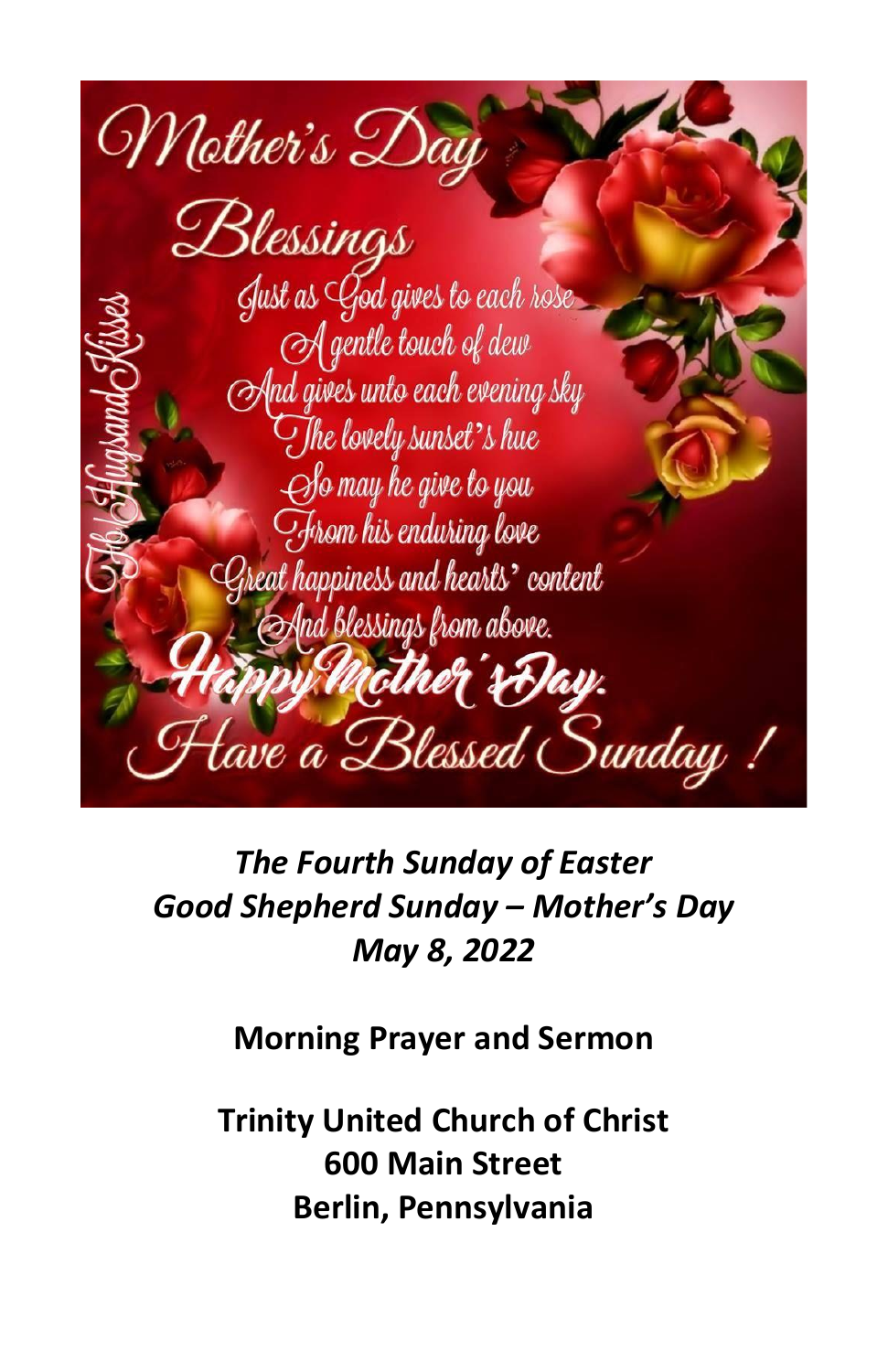**Prelude** *Jesu, Joy of Man's Desiring* – J. S. Bach

**\*Easter Acclamation** Alleluia! The Lord is risen! **The Lord is risen indeed! Alleluia!**

#### **\*Hymn of Resurrection: No. 232** *Hail the Day That Sees Him Rise* - Llanfair

## **Confession of Sin**

Dearly beloved, we have come together in the presence of Almighty God our heavenly Father, to set forth his praise, to hear his holy Word, and to ask, for ourselves and on behalf of others, those things that are necessary for our life and our salvation. And so that we may prepare ourselves in heart and mind to worship him, and with penitent and obedient hearts confess our sins, that we may obtain forgiveness by his infinite goodness and mercy.

*Silence* – Private Prayers of Confession

Most merciful God, **we confess that we have sinned against you in thought, word, and deed, by what we have done, and by what we have left undone. We have not loved you with our whole heart; we have not loved our neighbors as ourselves. We are truly sorry and we humbly repent. For the sake of your Son Jesus Christ, have mercy on us and forgive us; that we may delight in your will, and walk in your ways, to the glory of your Name. Amen.**

#### **Word of Pardon**

Almighty God have mercy on you, forgive you all your sins through our Lord Jesus Christ, strengthen you in all goodness, and by the power of the Holy Spirit keep you in eternal life. *Amen*.

**Ministry of Music Mr. Danny Conner**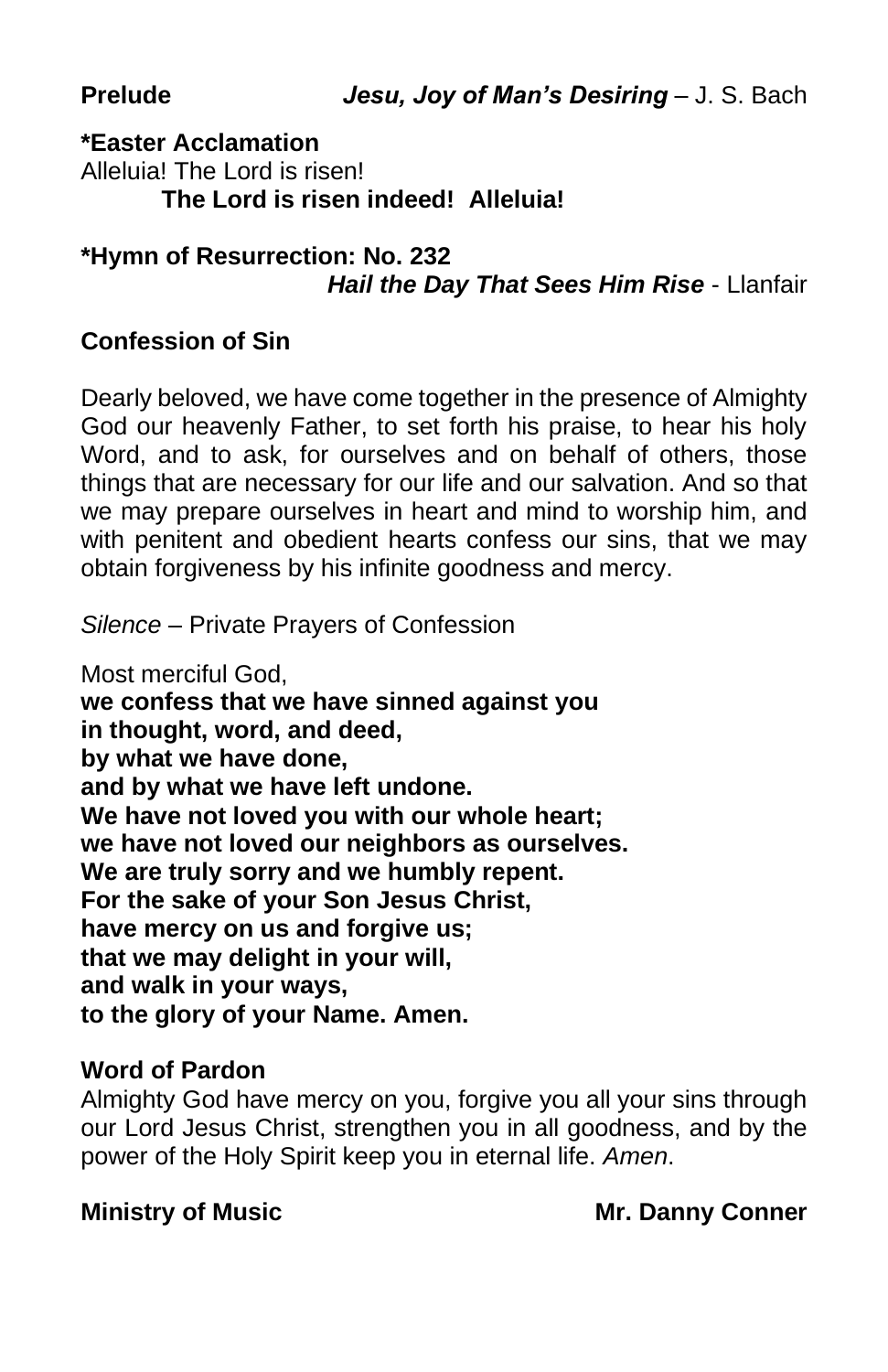## **The Invitatory and Psalter – Psalm 30**

Lord, open our lips. **And our mouth shall proclaim your praise. <sup>1</sup>** The LORD is my shepherd; **I shall not want. <sup>2</sup>** He makes me lie down in green pastures. **He leads me beside still waters. <sup>3</sup>** He restores my soul. **He leads me in paths of righteousness for his name's sake. <sup>4</sup>** Even though I walk through the valley of the shadow of death, **I will fear no evil,**  for you are with me; **your rod and your staff, they comfort me. <sup>5</sup>** You prepare a table before me **in the presence of my enemies;**  you anoint my head with oil; **my cup overflows. <sup>6</sup>** Surely goodness and mercy shall follow me all the days of my life, **and I shall dwell in the house of the LORD forever.** <sup>1</sup>

## **\*Gloria Patri: No. 623**

#### **From the Revelation of St. John Revelation 7:9-17**

**<sup>9</sup>** After this I looked, and behold, a great multitude that no one could number, from every nation, from all tribes and peoples and languages, standing before the throne and before the Lamb, clothed in white robes, with palm branches in their hands, **<sup>10</sup>** and crying out with a loud voice, "Salvation belongs to our God who sits on the throne, and to the Lamb!" **<sup>11</sup>** And all the angels were standing around the throne and around the elders and the four living creatures, and they fell on their faces before the throne and worshiped God, **<sup>12</sup>** saying, "Amen! Blessing and glory and wisdom and thanksgiving and honor and power and might be to our God forever and ever! Amen."

**<sup>13</sup>** Then one of the elders addressed me, saying, "Who are these, clothed in white robes, and from where have they come?"

<sup>&</sup>lt;sup>1</sup> [Revised Common Lectionary](https://ref.ly/logosres/rcl?ref=YearMonthDay.5-8-2022&off=224&ctx=43%0a+%0aPSALM%0aPsalm+23%0a~+%0aNEW+TESTAMENT%0aReve). (2009). Faithlife.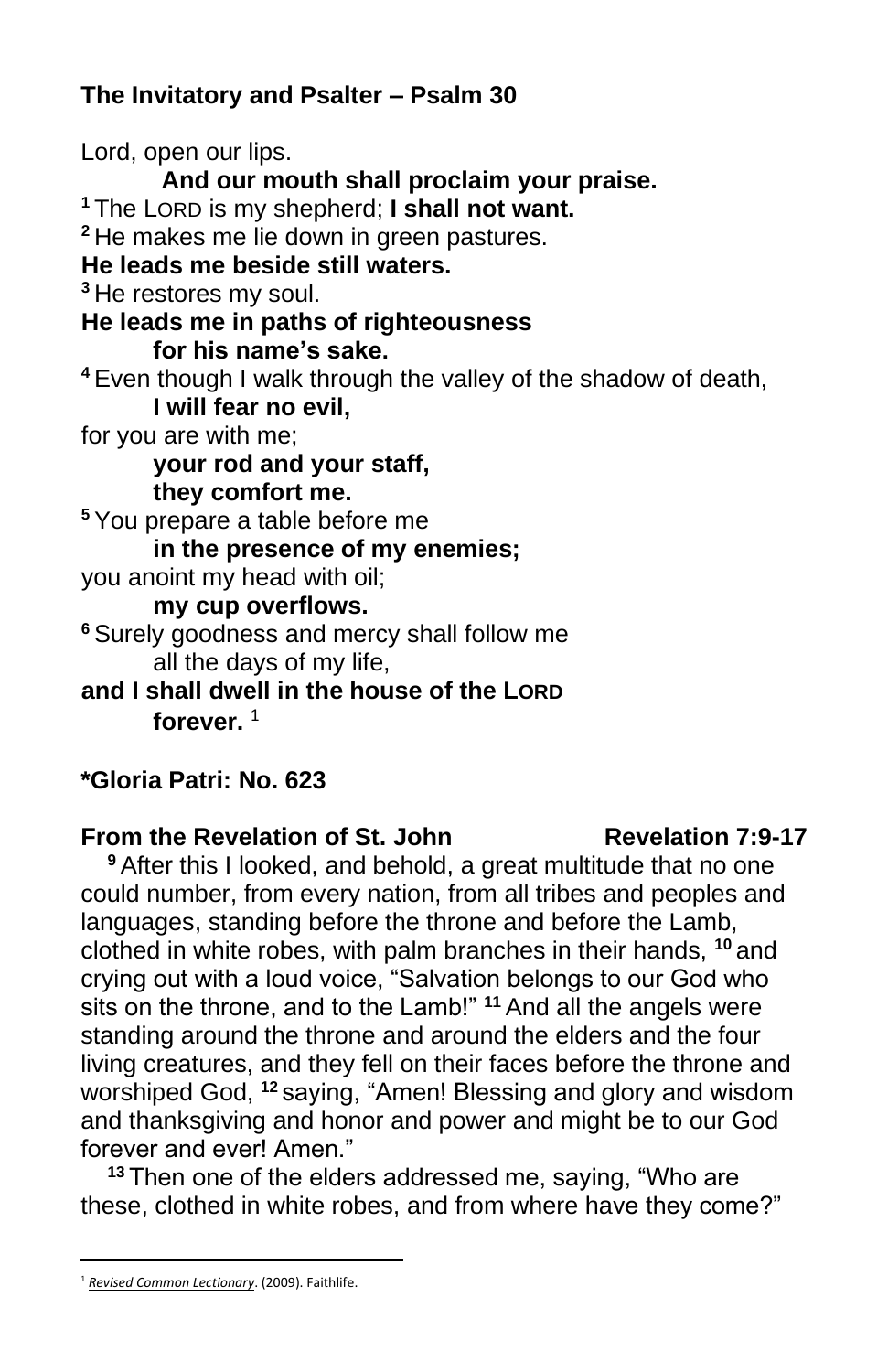**<sup>14</sup>** I said to him, "Sir, you know." And he said to me, "These are the ones coming out of the great tribulation. They have washed their robes and made them white in the blood of the Lamb.

**<sup>15</sup>** "Therefore they are before the throne of God, and serve him day and night in his temple; and he who sits on the throne will shelter them with his presence.

**<sup>16</sup>** They shall hunger no more, neither thirst anymore; the sun shall not strike them, nor any scorching heat.

**<sup>17</sup>** For the Lamb in the midst of the throne will be their shepherd, and he will quide them to springs of living water.

and God will wipe away every tear from their eyes."<sup>2</sup>

# **Speaking to the Child Within Us All**

# \***Gospel Hymn: No. 9**

*Praise the Lord! Ye Heavens, Adore Him* – Austrian Hymn

## **\*Gospel of our Lord Jesus Christ St. John 10:22-30**

**<sup>22</sup>** At that time the Feast of Dedication took place at Jerusalem. It was winter, **<sup>23</sup>** and Jesus was walking in the temple, in the colonnade of Solomon. **<sup>24</sup>** So the Jews gathered around him and said to him, "How long will you keep us in suspense? If you are the Christ, tell us plainly." **<sup>25</sup>** Jesus answered them, "I told you, and you do not believe. The works that I do in my Father's name bear witness about me, **<sup>26</sup>** but you do not believe because you are not among my sheep. **<sup>27</sup>** My sheep hear my voice, and I know them, and they follow me. **<sup>28</sup>** I give them eternal life, and they will never perish, and no one will snatch them out of my hand. **<sup>29</sup>** My Father, who has given them to me,*<sup>1</sup>* is greater than all, and no one is able to snatch them out of the Father's hand. **<sup>30</sup>** I and the Father are  $one<sup>73</sup>$ 

The Word of God, for the People of God. **Thanks be to God!**

<sup>2</sup> *[Revised Common Lectionary](https://ref.ly/logosres/rcl?ref=YearMonthDay.5-8-2022&off=258&ctx=T%0aRevelation+7:9%E2%80%9317%0a~+%0aGOSPEL%0aJohn+10:22%E2%80%93)*. (2009). Faithlife.

<sup>3</sup> *[Revised Common Lectionary](https://ref.ly/logosres/rcl?ref=YearMonthDay.5-8-2022&off=281&ctx=velation+7:9%E2%80%9317%0a+%0aGOSPEL%0aJohn+10:22%E2%80%9330%0a~+)*. (2009). Faithlife.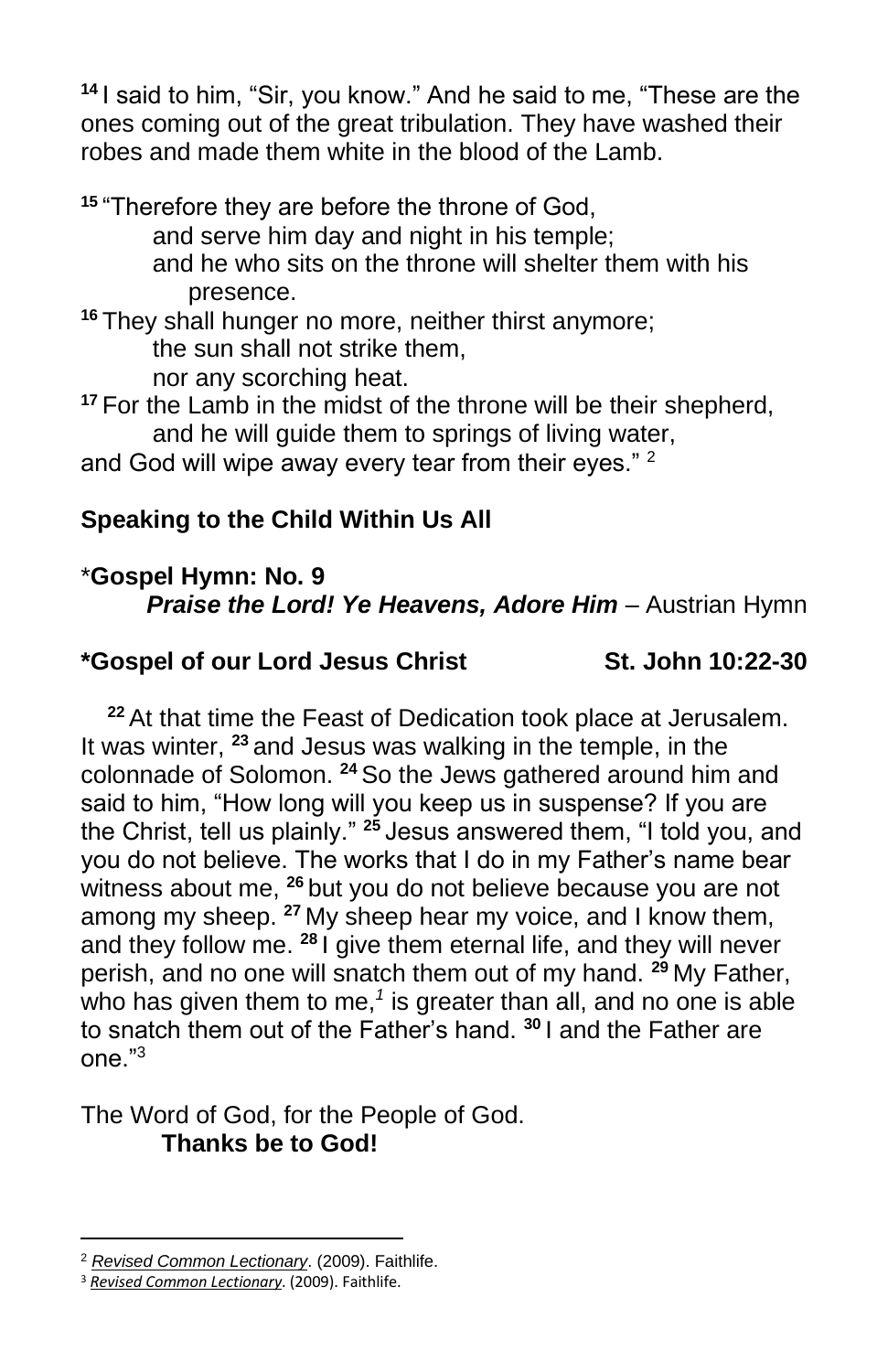**\*Affirmation of Faith** *The Apostles' Creed*

**I believe in God, the Father almighty, creator of heaven and earth. I believe in Jesus Christ, God's only Son, our Lord, who was conceived by the Holy Spirit, born of the virgin Mary, suffered under Pontius Pilate, was crucified, died, and was buried. He descended into hades. On the third day he rose again; he ascended into heaven, he is seated at the right hand of the Father, and he will come to judge the quick and the dead. I believe in the Holy Spirit, the holy catholic Church, the communion of saints, the forgiveness of sins, the resurrection of the body, and life everlasting. Amen.**

## **Ministry of Music Mr. Danny Conner**

**Proclamation of God's Word "PD"**

*Mom!*

**Morning Prayer Our Lord's Prayer** [using *debts* and *debtors*]

**\*Hymn: No. 535** *A Christian Home* - Finlandia

**\*Dismissal with Blessing**

#### **\*Sung Blessing with Dismissal** *Now Unto Him Who Is Able*

Now unto Him who is able to keep you from falling. To make you stand in His presence blameless and with great joy. To the only God our Savior, Jesus Christ our Lord. Be the glory, and the majesty, dominion, and authority. Both now and forevermore, Amen. **Give Him the glory, and the majesty, dominion, and authority. Both now and forevermore, Amen!**

**\*Going Forth**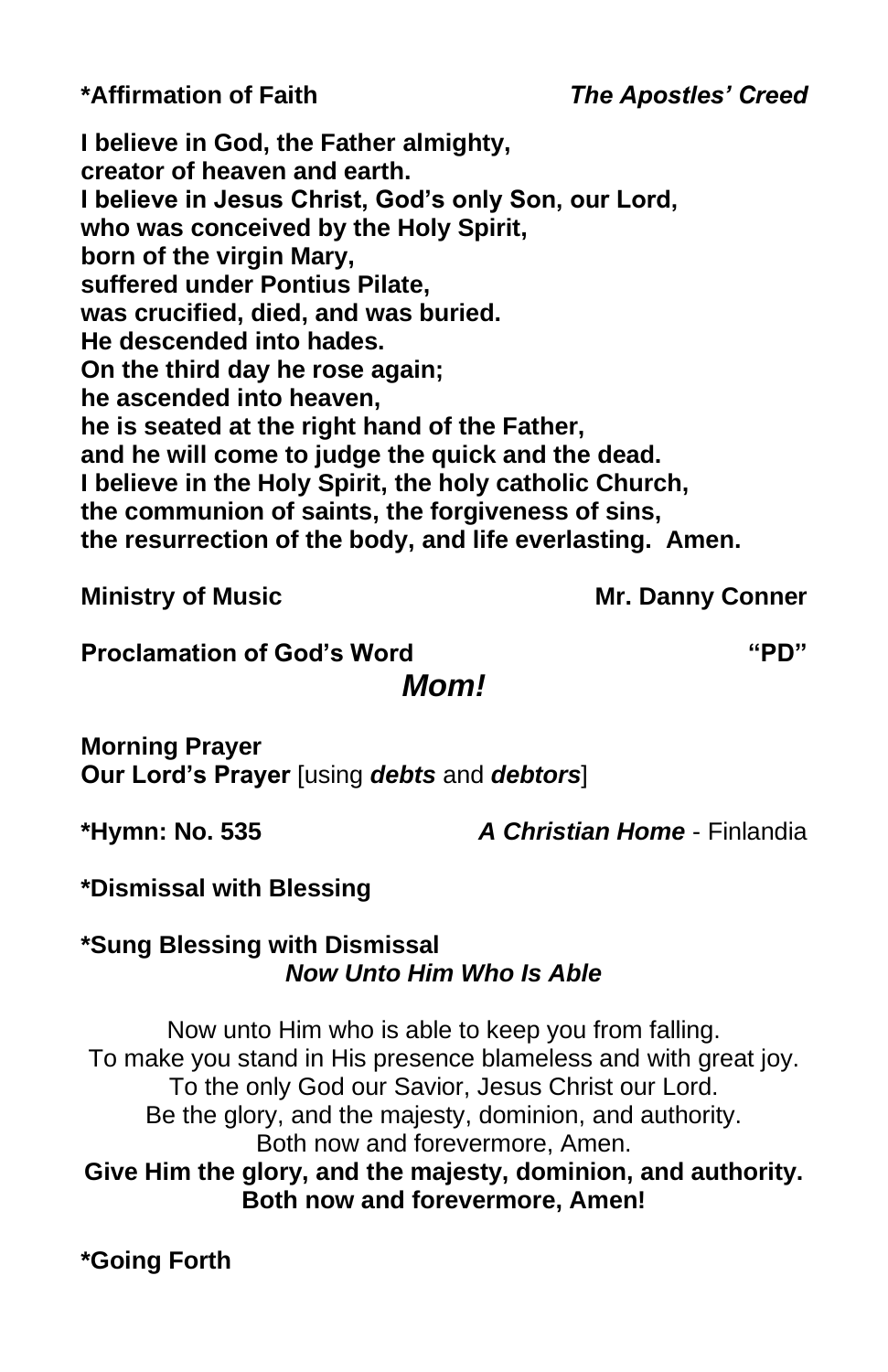

#### **Those Remembered in prayer:**

God's guidance and protection for Armed Forces.

#### **Shut Ins:**

Lew & Barb Berkley, Roy Bucher, Helen Diest, Mary Forespring, Cynthia Kelly, Lois Krause, Deb Luteri, Lois Saylor.

#### **Healing Concerns:**

Sally Altfather, Mark Amyot, Donnie Baxter, Jim Benoit, Carol Boyer, Terry Coslic, Jim Coughenour, Pam Crooks, Larry Custer, Dana Dawson, John Durst, Alvin Harbaugh, Mary Jane Harding, Andrea (Shaulis) Harris, Larry Hay, Barry Landis, Holby McClucas, Jennifer Miller, Bob Murphy, Bonnie Murphy, Nancy Schrock, Avis Specht, Kelly Tharp, Adeline Vieregge, Robin Walker, Heather Weighley, Nancy Weighley, Kimberly Kay Roos Zimmerman, Gerald Zorn

## **Giving From 05/01/2022**

|              | Rec       | <b>Budget</b> | Over/Under |
|--------------|-----------|---------------|------------|
| General      | \$2973.00 | \$2521.38     | \$451.62   |
| Ben          | \$645.00  | \$213.46      | \$431.54   |
| <b>Maint</b> | \$665.00  | \$163.46      | \$501.54   |
| Mem          | \$200.00  |               |            |
| <b>Total</b> | \$4483.00 | \$2898.30     | \$1384.70  |

Benevolence includes Food Pantry \$40, One Great Hour of Sharing \$480 **Worship Attendance: 81 Sunday School: 23**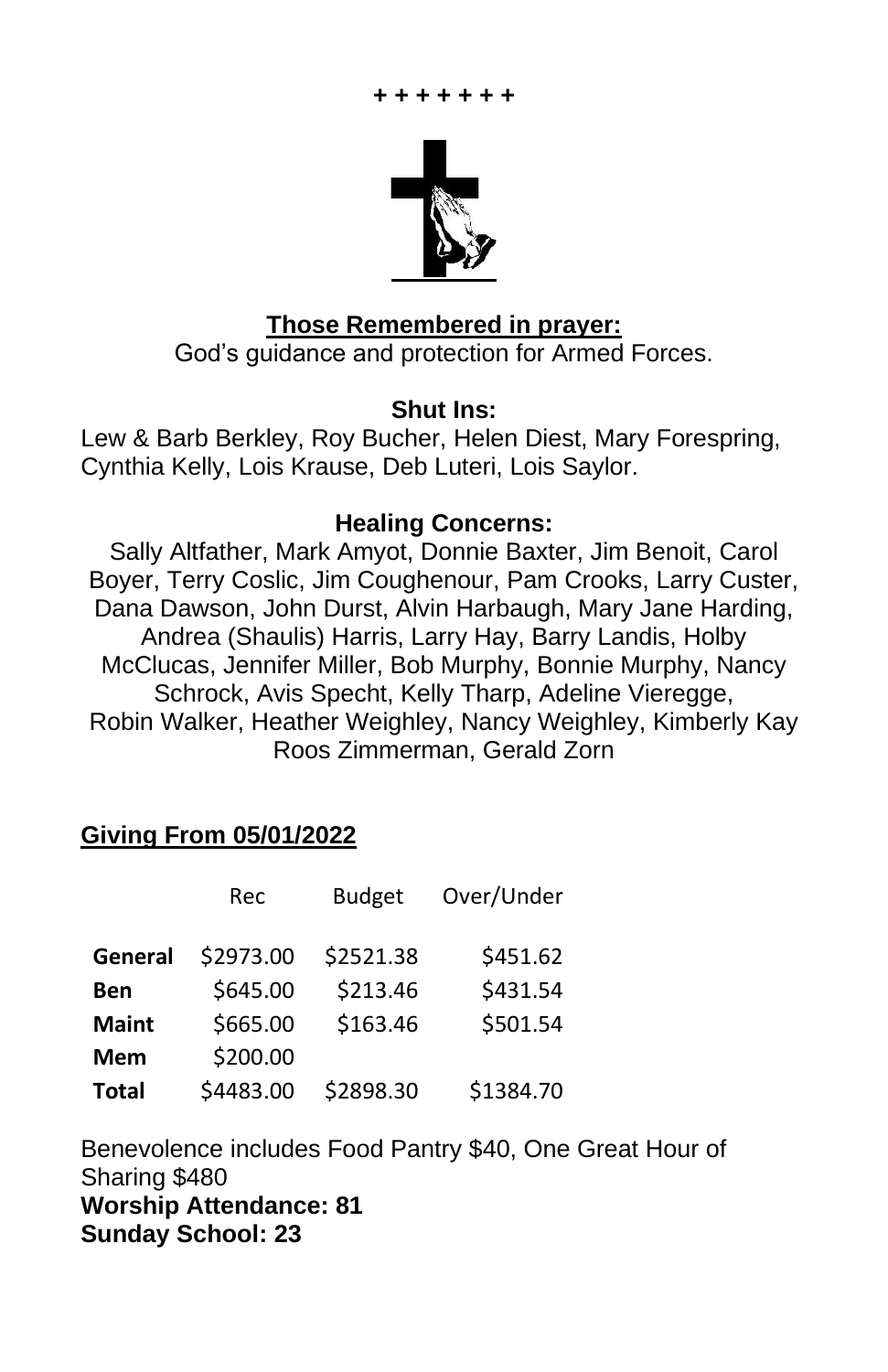## **The Saints In Action**

Today – Fourth Sunday of Easter 9:00 a.m. – Morning Worship – Mother's Day 10:10 a.m. – Sunday School Monday 7:00 p.m. – Consistory with Rev'd David Ackerman Wednesday 6:30 p.m. – Trinity Bells Rehearsal Next Sunday – Fifth Sunday of Easter 8:15 a.m. – Trinity Bells Rehearsal 9:00 a.m. – Worship with Trinity Bells 10:10 a.m. – Sunday School 6:30 p.m. – Confirmation & Sue's Sunday School Class

## *Where You May Find. . .*

**The Nursery:** *is on the lower level for children and their parent. A big screen TV is mounted in the room so that you may watch the service.*

#### **At the Sanctuary Entrances. . .**

Recycling Boxes for Bulletins *These Days –* Devotional

Large Print Bulletins **Example 20** Hearing Amplifiers

## **Assisting in Worship**

*Sound:* Jim Darr (Board), Russ Hillegas (Camera)

*Acolyte:* Vesper Ogburn

**The Flowers on the altar** in honor of our family, Christie, Kyle, Bradley, Maelyn and Mason by Jim & Jean Ann Darr

*The Flower Basket* in memory of the Zimmerman family by Allison Zimmerman